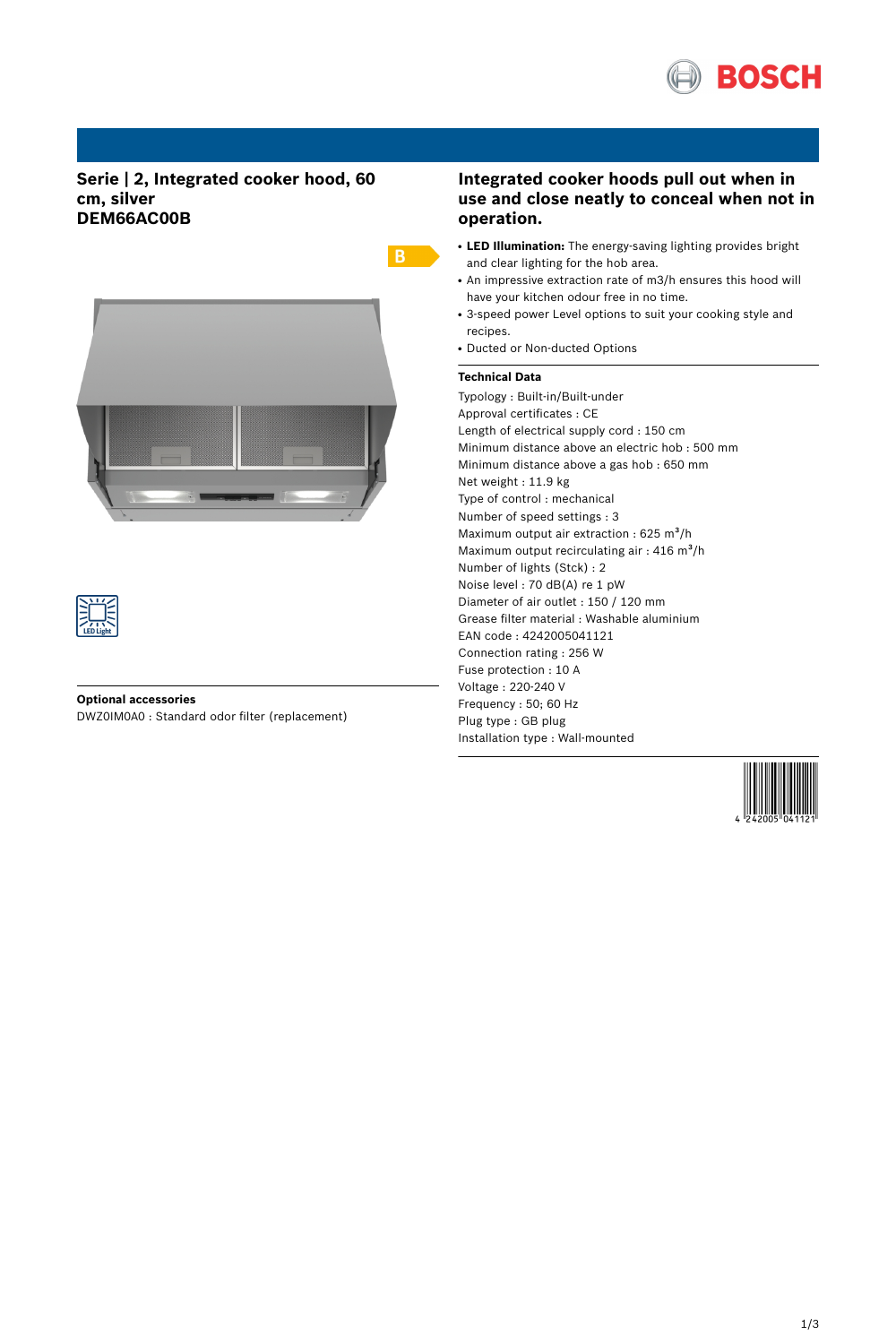

**Serie | 2, Integrated cooker hood, 60 cm, silver DEM66AC00B**

**Integrated cooker hoods pull out when in use and close neatly to conceal when not in operation.**

#### **Key performance features:**

- Energy Efficiency Class: <sup>B</sup> (at <sup>a</sup> range of energy efficiency classes from A+++ to D)
- Extraction rate according to EN 61591 max. 625  $m^3/h$
- Noise max. Normal Level: Noise, max. speed in normal us: <sup>70</sup> dB dB\*

#### **Features**

- Push button control for extractor speeds and light
- <sup>3</sup> power levels
- 2 x 3W LED
- Single motor
- <sup>2</sup> removable metal grease filter cassettes

#### **Design**

- Integrated hood
- Installation: Between Cupboards
- Push button control
- Mechanical

#### **Performance/technical information**

- Suitable for ducted or recirculating operation
- For recirculated extraction charcoal filter (accessory) needed
- Noise level according to EN 60704-3 and EN 60704-2-13 at max. normal use exhaust air: 70 dB(A) re 1 pW
- Power rating: <sup>256</sup> <sup>W</sup>
- Light Intensity: <sup>188</sup> lux
- Colour Temperature: <sup>2700</sup> <sup>K</sup>
- Electrical cable length 1.5 <sup>m</sup>
- Blower Efficiency Class: B\*
- Lighting Efficiency Class: A\*
- Grease Filtering Efficiency Class: C\*
- Average Energy Consumption: 68.4 kWh/year\*
- Diameter pipe <sup>Ø</sup> <sup>150</sup> mm (Ø <sup>120</sup> mm enclosed)
- Dimensions exhaust air (HxWxD): 402-402 <sup>x</sup> <sup>599</sup> <sup>x</sup> <sup>271</sup> mm
- Dimensions recirculating (HxWxD): 402-402 <sup>x</sup> <sup>599</sup> <sup>x</sup> <sup>271</sup> mm

#### **Optional accessories**

- Recirculating kit DWZ0IM0A0
- *\* In accordance with the EU-Regulation No 65/2014*